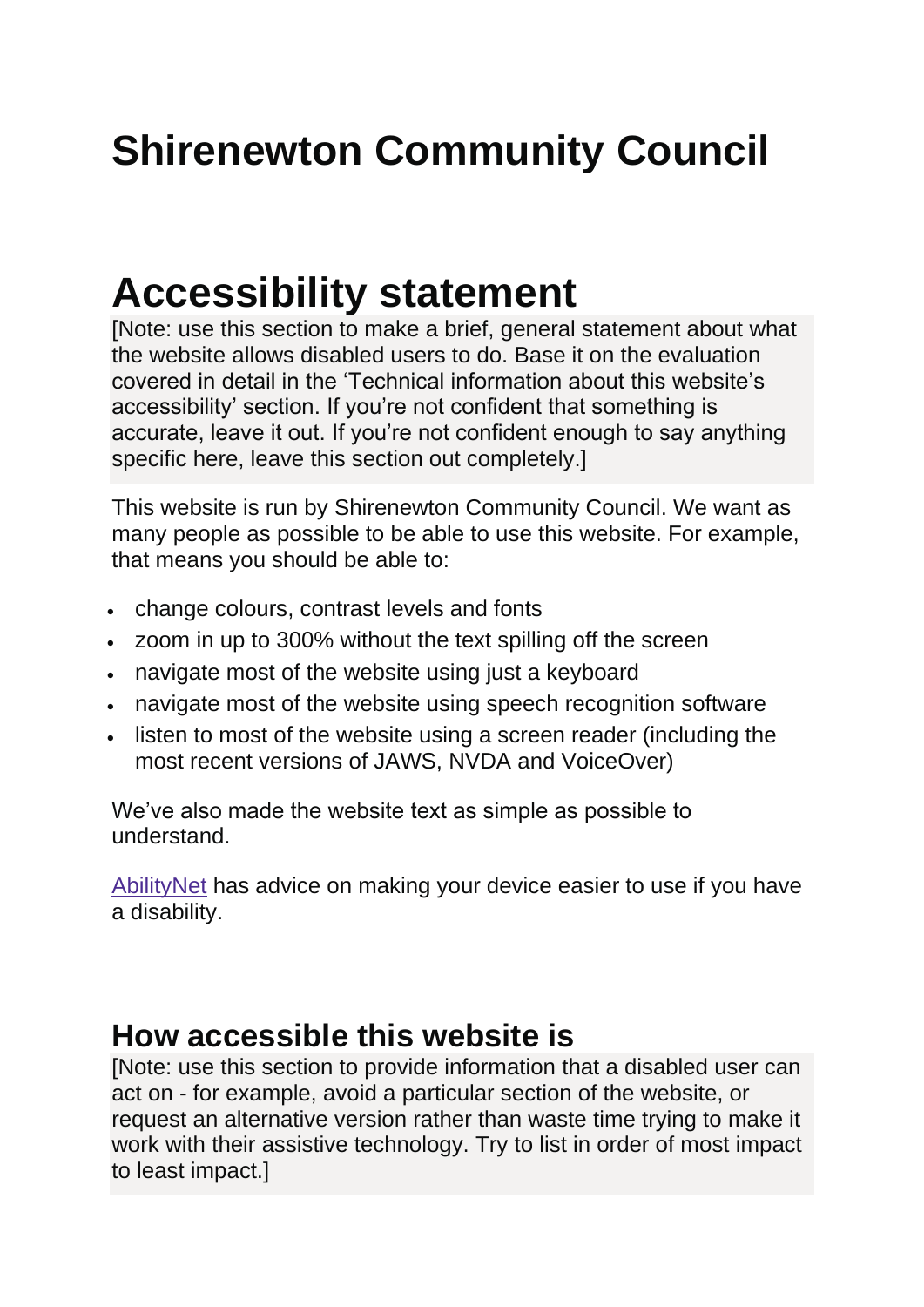We know some parts of this website are not fully accessible:

- the text will not reflow in a single column when you change the size of the browser window
- you cannot modify the line height or spacing of text
- most older PDF documents are not fully accessible to screen reader software
- live video streams do not have captions
- some of our online forms are difficult to navigate using just a keyboard
- you cannot skip to the main content when using a screen reader
- there's a limit to how far you can magnify the map on our 'contact us' page

### **What to do if you cannot access parts of this website**

If you need information on this website in a different format like accessible PDF, large print, easy read, audio recording or braille:

- email [email address]
- call [phone number]
- [add any other contact details]

We'll consider your request and get back to you in [number] days.

If you cannot view the map on our 'contact us' page, call or email us [add link to contact details page] for directions.

## **Reporting accessibility problems with this website**

We're always looking to improve the accessibility of this website. If you find any problems not listed on this page or think we're not meeting accessibility requirements, contact: The Clerk – Mrs Natasha Jones on [shirenewtoncc@gmail.com](mailto:shirenewtoncc@gmail.com) or Tel: 01291 650133.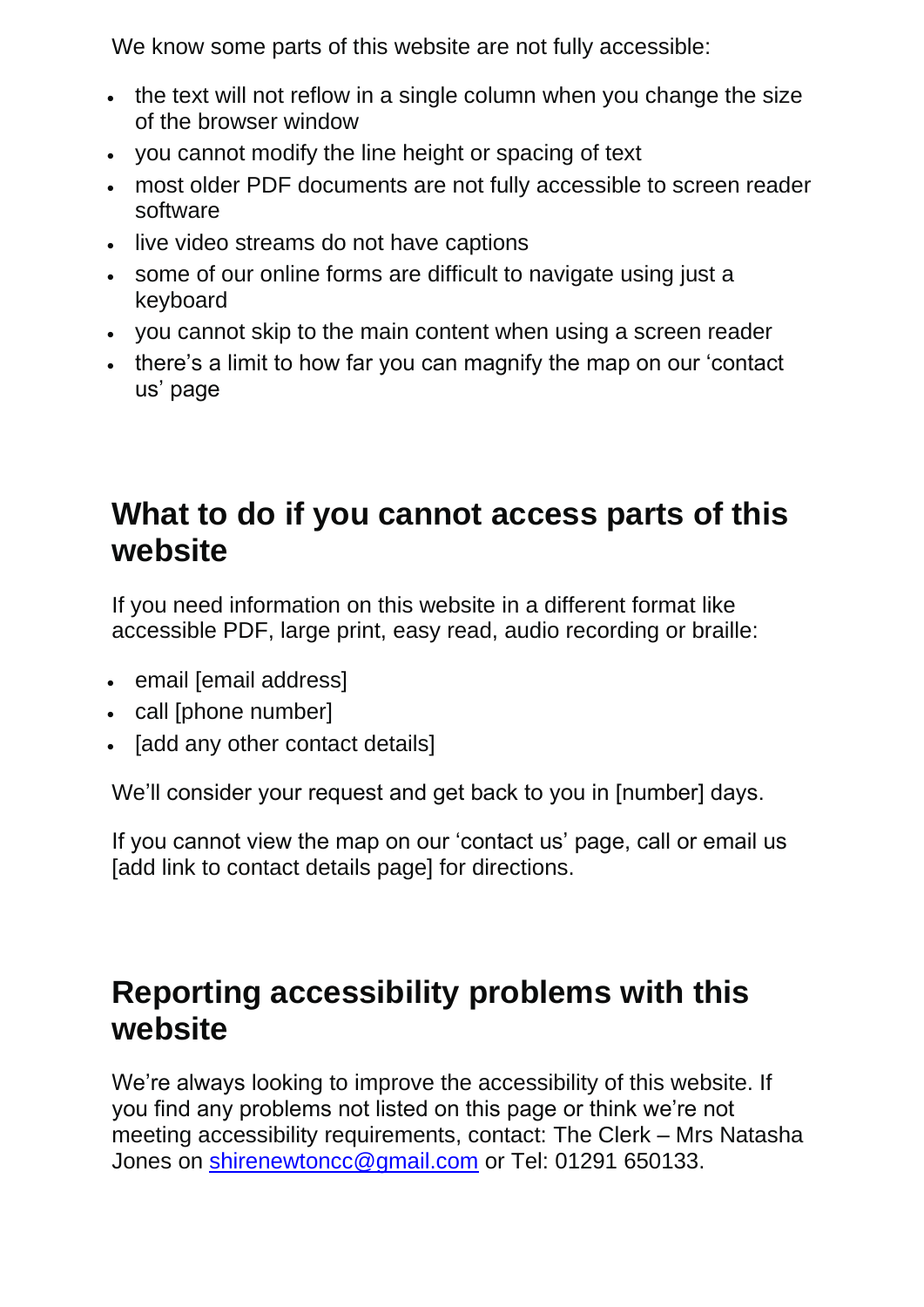## **Enforcement procedure**

The Equality and Human Rights Commission (EHRC) is responsible for enforcing the Public Sector Bodies (Websites and Mobile Applications) (No. 2) Accessibility Regulations 2018 (the 'accessibility regulations'). If you're not happy with how we respond to your complaint, contact the Equality [Advisory](https://www.equalityadvisoryservice.com/) and Support Service (EASS). [Note: if your organisation is based in Northern Ireland, refer users who want to complain to the Equalities Commission for Northern Ireland (ECNI) instead of the EASS and EHRC.]

## **Contacting us by phone or visiting us in person**

We provide a text relay service for people who are D/deaf, hearing impaired or have a speech impediment.

Our offices have audio induction loops, or if you contact us before your visit we can arrange a British Sign Language (BSL) interpreter.

Find out how to contact us [add link to contact details page].

## **Technical information about this website's accessibility**

[Note: this form of wording is legally required, so do not change it.]

Shirenewton Community Council is committed to making its website accessible, in accordance with the Public Sector Bodies (Websites and Mobile Applications) (No. 2) Accessibility Regulations 2018.

[Note: say that the website is fully compliant if the website meets WCAG 2.1 AA standard in full. Say that it's partially compliant if it meets most requirements of the WCAG 2.1 AA standard. If it does not meet most requirements of the WCAG 2.1 AA standard, say that it's not compliant. There's a legally required form of wording here, so do not change it. The 3 options are as follows:]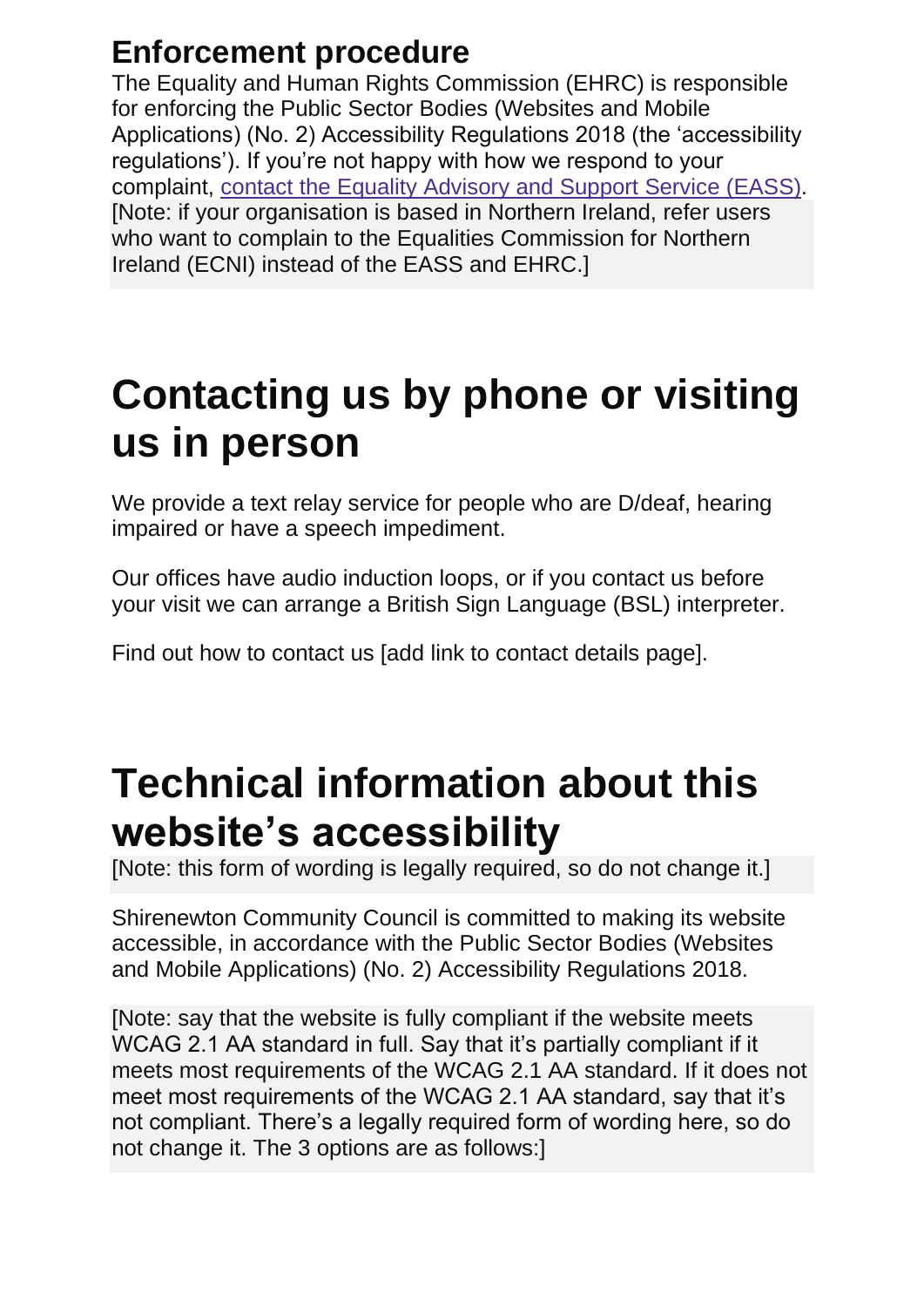This website is fully compliant with the Web Content [Accessibility](https://www.w3.org/TR/WCAG21/) [Guidelines](https://www.w3.org/TR/WCAG21/) version 2.1 AA standard.

This website is partially compliant with the Web Content [Accessibility](https://www.w3.org/TR/WCAG21/) [Guidelines](https://www.w3.org/TR/WCAG21/) version 2.1 AA standard, due to the non-compliances listed below.

This website is not compliant with the Web Content [Accessibility](https://www.w3.org/TR/WCAG21/) [Guidelines](https://www.w3.org/TR/WCAG21/) version 2.1 AA standard. The non-accessible sections are listed below.

[Note: delete the options that do not apply.]

# **Non accessible content**

[Note: if the website is fully compliant with the WCAG 2.1 AA standard, you can leave the 'Non accessible content' section out.

Otherwise, do not change the 'Non accessible content' heading or the 'The content listed below is non-accessible for the following reasons' sentence - they're legally required.

Do not change the 'Non compliance with the accessibility regulations', 'Disproportionate burden' and 'Content that's not within the scope of the accessibility regulations' subheadings: they're also legally required.

But if you need to list a lot of problems, you can break these subsections up with further subheadings - for example, 'Navigation and accessing information' or 'Interactive tools and transactions'.]

The content listed below is non-accessible for the following reasons.

## **Non compliance with the accessibility regulations**

[Note: In this subsection, list:

- accessibility problems
- which of the WCAG 2.1 AA success criteria the problem fails on
- when you plan to fix the problem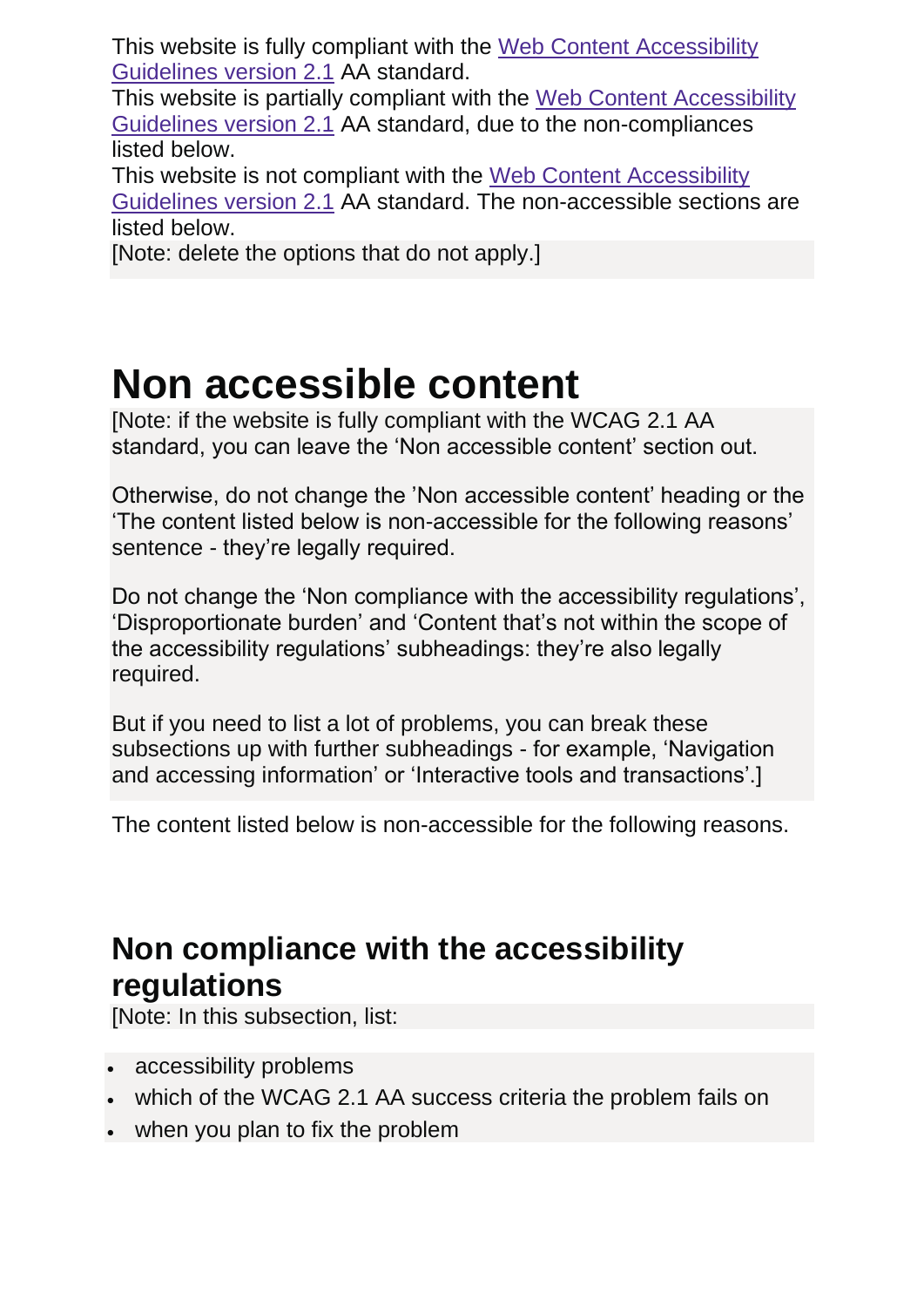Do not include any problems where you're claiming disproportionate burden, or where the problem is outside the scope of the accessibility regulations (those should go in the subsections below).]

Some images do not have a text alternative, so people using a screen reader cannot access the information. This fails WCAG 2.1 success criterion 1.1.1 (non-text content).

We plan to add text alternatives for all images by ?????

When we publish new content we'll make sure our use of images meets accessibility standards.

### **Disproportionate burden**

[Note: in this subsection list:

- accessibility problems you're claiming would be a disproportionate burden to fix
- which of the WCAG 2.1 AA success criteria the problem fails on

Bear in mind that something which is a disproportionate burden now will not necessarily be a disproportionate burden forever. If the circumstances change, your ability to claim disproportionate burden may change too.]

#### **Navigation and accessing information**

There's no way to skip the repeated content in the page header (for example, a 'skip to main content' option). This fails WCAG 2.1 success criterion 2.4.1 (bypass blocks).

It's not always possible to change the device orientation from horizontal to vertical without making it more difficult to view the content. This fails WCAG 2.1 success criterion 1.3.4 (orientation).

It's not possible for users to change text size without some of the content overlapping. This fails WCAG 2.1 success criterion 1.4.4 (resize text).

#### **Interactive tools and transactions**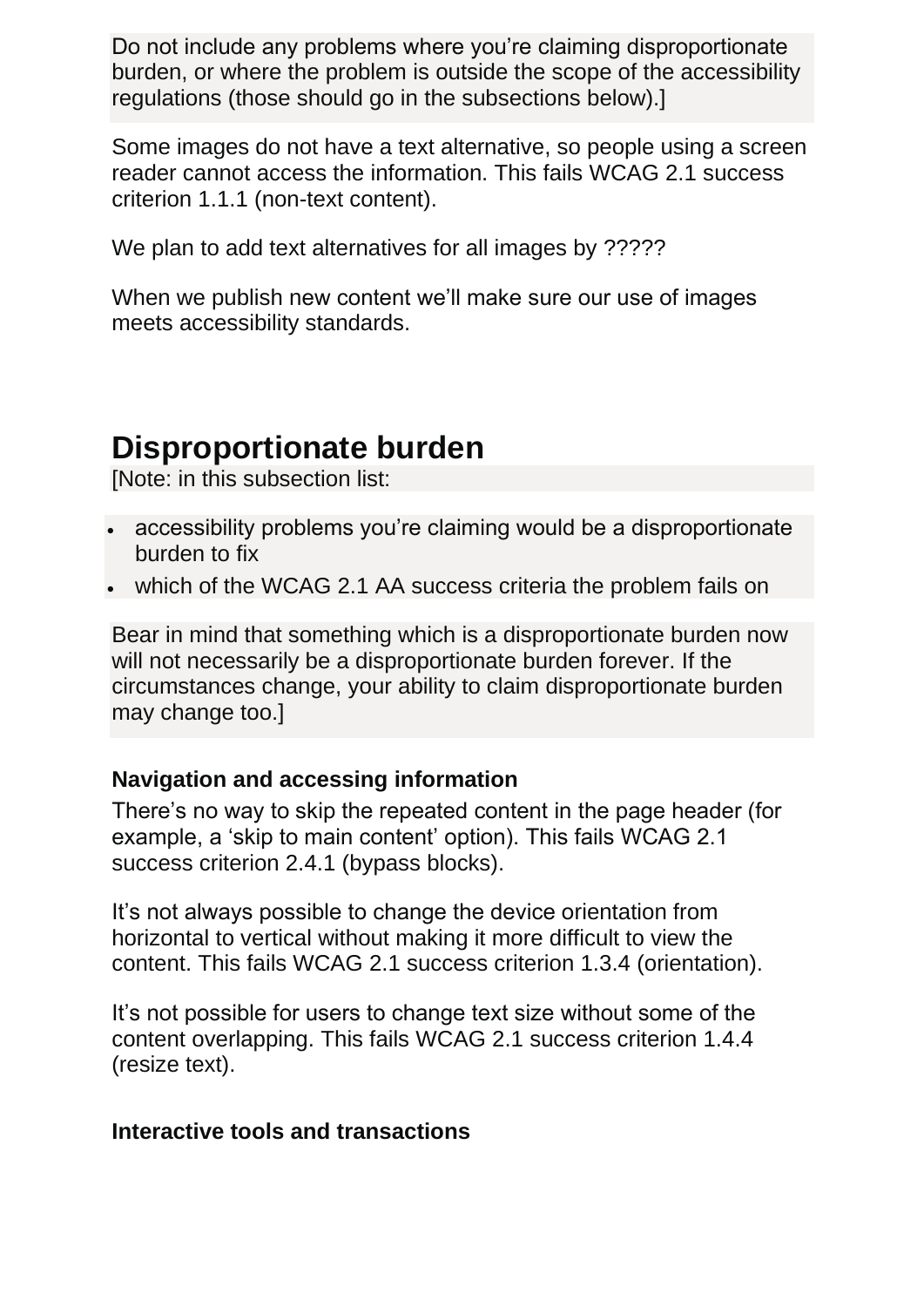Some of our interactive forms are difficult to navigate using a keyboard. For example, because some form controls are missing a 'label' tag.

Our forms are built and hosted through third party software and 'skinned' to look like our website. This fails WCAG 2.1 success criterion 1.3.1 (information and relationships).

We've assessed the cost of fixing the issues with navigation and accessing information, and with interactive tools and transactions. We believe that doing so now would be a [disproportionate](http://www.legislation.gov.uk/uksi/2018/952/regulation/7/made) burden within the meaning of the accessibility regulations. We will make another assessment when the supplier contract is up for renewal, likely to be in [rough timing].

### **Content that's not within the scope of the accessibility regulations**

[Note: in this subsection list:

- accessibility problems that fall outside the scope of the accessibility regulations
- which of the WCAG 2.1 AA success criteria the problem fails on]

#### **PDFs and other documents**

Many of our older PDFs and Word documents do not meet accessibility standards - for example, they may not be structured so they're accessible to a screen reader. This does not meet WCAG 2.1 success criterion 4.1.2 (name, role value).

Some of our PDFs and Word documents are essential to providing our services. For example, we have PDFs with information on how users can access our services, and forms published as Word documents. By September 2020, we plan to either fix these or replace them with accessible HTML pages.

The accessibility regulations do not [require](http://www.legislation.gov.uk/uksi/2018/952/regulation/4/made) us to fix PDFs or other documents published before 23 [September](http://www.legislation.gov.uk/uksi/2018/952/regulation/4/made) 2018 if they're not essential to providing our services. For example, we do not plan to fix [example of non-essential document].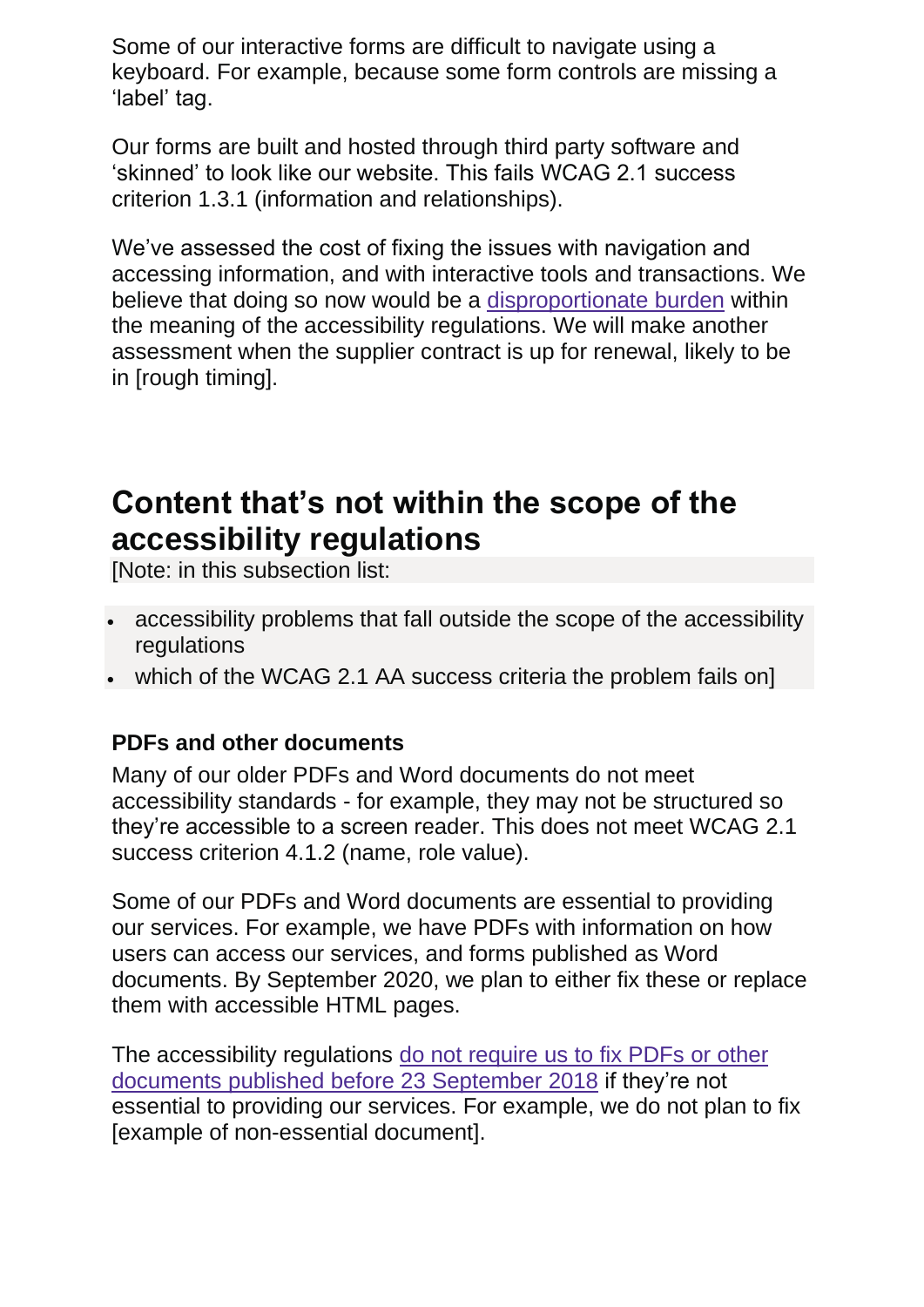Any new PDFs or Word documents we publish will meet accessibility standards.

#### **Live video**

Live video streams do not have captions. This fails WCAG 2.1 success criterion 1.2.4 (captions - live).

We do not plan to add captions to live video streams because live video is exempt from meeting the [accessibility](http://www.legislation.gov.uk/uksi/2018/952/regulation/4/made) regulations.

## **How we tested this website**

This website was last tested on [date]. The test was carried out by Shirenewton Community Council. We used this approach to deciding on a sample of pages to test [add link to explanation of how you decided which pages to test].

[Note: you do not have to use this approach to sampling, but you should link to a full explanation of what you tested and how you chose it. If you get a third party auditor to test your website for you, they should include sampling details in test report - so you can just to link to that.]

We tested:

- our main website platform, available at [url]
- our campaign microsites, available at [url], [url] and [url]
- [service name], [service name] and [service name] services based on a different technical platform but 'skinned' to look like our website

[Note: you can have a single accessibility statement that covers multiple domains, or a separate statement for each domain or subdomain. As long as the user can access relevant accessibility information easily from any page on your website.]

You can read the full accessibility test report [add link to report].

[Note: publishing the test report is optional, but doing so may allow you to make your accessibility statement shorter and more focused.]